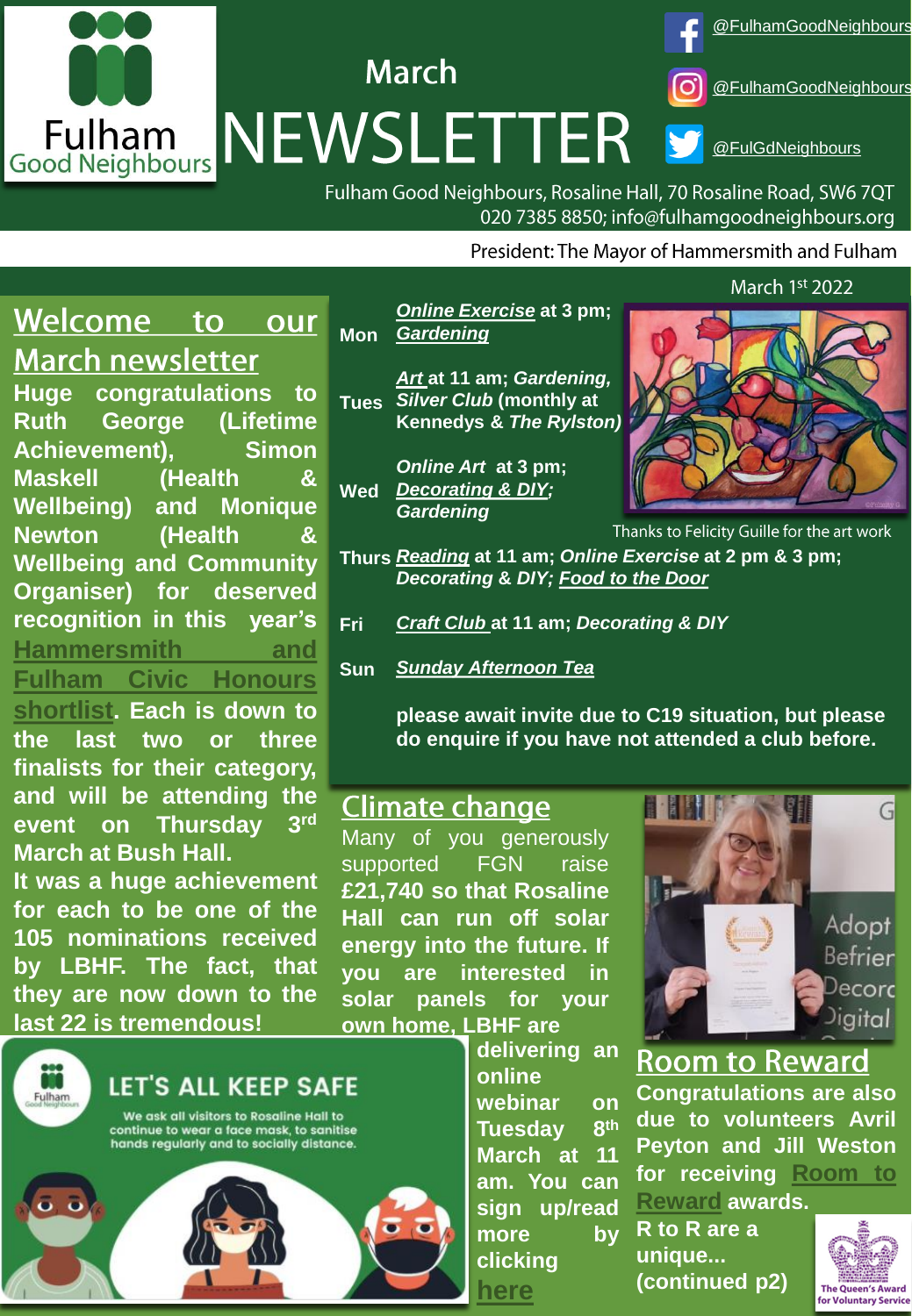**volunteer-recognition charity that reward volunteers with hotel rooms!**

**Ride London 2022 We have now filled our ten places for riders/fundraisers for Ride London on Sunday 29th May. It is a [100-mile](https://www.fulhamgoodneighbours.org/event/RideLondon2022) cycle ride from Victoria Embankment to Tower Bridge. The team includes FGN staff as well as staff from our partners The [Rylston](https://www.therylston.com/) (photo below) and Assael [Architecture](https://assael.co.uk/)**



**New Silver Clubs were** launched at **The [Rylston](https://www.therylston.com/)** and **[Kennedy's](https://kennedyslondon.co.uk/)** in February. Many thanks to Jonathon and Elton respectively and their hospitable teams, providing members a three-course meal with coffee/tea for £10. Thanks to Ruth George and Chris Morotti at our end too.

Ruth's 30 years - Ruth completed 30 years service for FGN on 17th February. She was presented with a bouquet of flowers and chocolates at our Lunch Club,

followed by the first showing of a surprise video. You can watch the video message by clicking **[here](https://www.youtube.com/watch?v=xOuq5ISvX-0),** inclusive of a special thanks from Mayor PJ Murphy (photo below). This was followed by a trip to the Ryston to raise a glass with a small group of volunteers, colleagues, trustees and family.



## **The Climate Hub**

Local resident, Sally Knyvette launched the Fulham Climate Hub in February. You can read more **[here](https://www.lbhf.gov.uk/articles/news/2022/01/join-local-residents-taking-climate-action-fulham-climate-hub?dm_i=BGN,7PNRF,7P1G3S,VFP8F,1).** It is an excellent opportunity to learn about local solutions to the climate emergency, and to have your voice heard.

### **Volunteer Corner**

Please see our Volunteer Handbook **[here](https://www.fulhamgoodneighbours.org/uploadedimages/fulhamgn/gallery/Volunteer%20Handbook%20v%2030th%20June%202020.pdf)** and our Safeguarding policy **[here](https://www.fulhamgoodneighbours.org/uploadedimages/fulhamgn/gallery/FGNS%20Adult%20Safeguarding%20Policy%20and%20Procedure%20v%2028th%20October%202020.pdf)**. Please check the website for our latest guidance or contact us with any queries. If you are concerned for a beneficiary, please call

Covid - Fortunately, case numbers are falling in the Borough and national measures have been dropped. However, we continue to ask all visitors to Rosaline Hall, recipients of a home visit or home visitors to take a lateral flow test (LFT) in advance and only proceed if negative. We can provide LFT's as needed. We aim to remove this guidance at the first opportunity.

### Adopt a **Garden** is providing



an online introduction to Permaculture on Thursday evenings (fortnightly) 7pm-8.30pm from 24th March, delivered by our partners *Nubian Life.* The five workshops will introduce you to core ethics, principles and design tools with focus on horticulture and community collaboration. You can sign up to attend by clicking **[here](https://forms.gle/dKV9o7hVFujPprjX8).**

07907 990 841 or 020 7385 8850. If you are concerned, out of hours, please contact LBHF Adult Social Care on 020 8753 4198 – Option 3. They can arrange a welfare check if required. In an emergency, please call 999.

**Please see overleaf for invite to our next induction! SATURDAY 5 MARCH**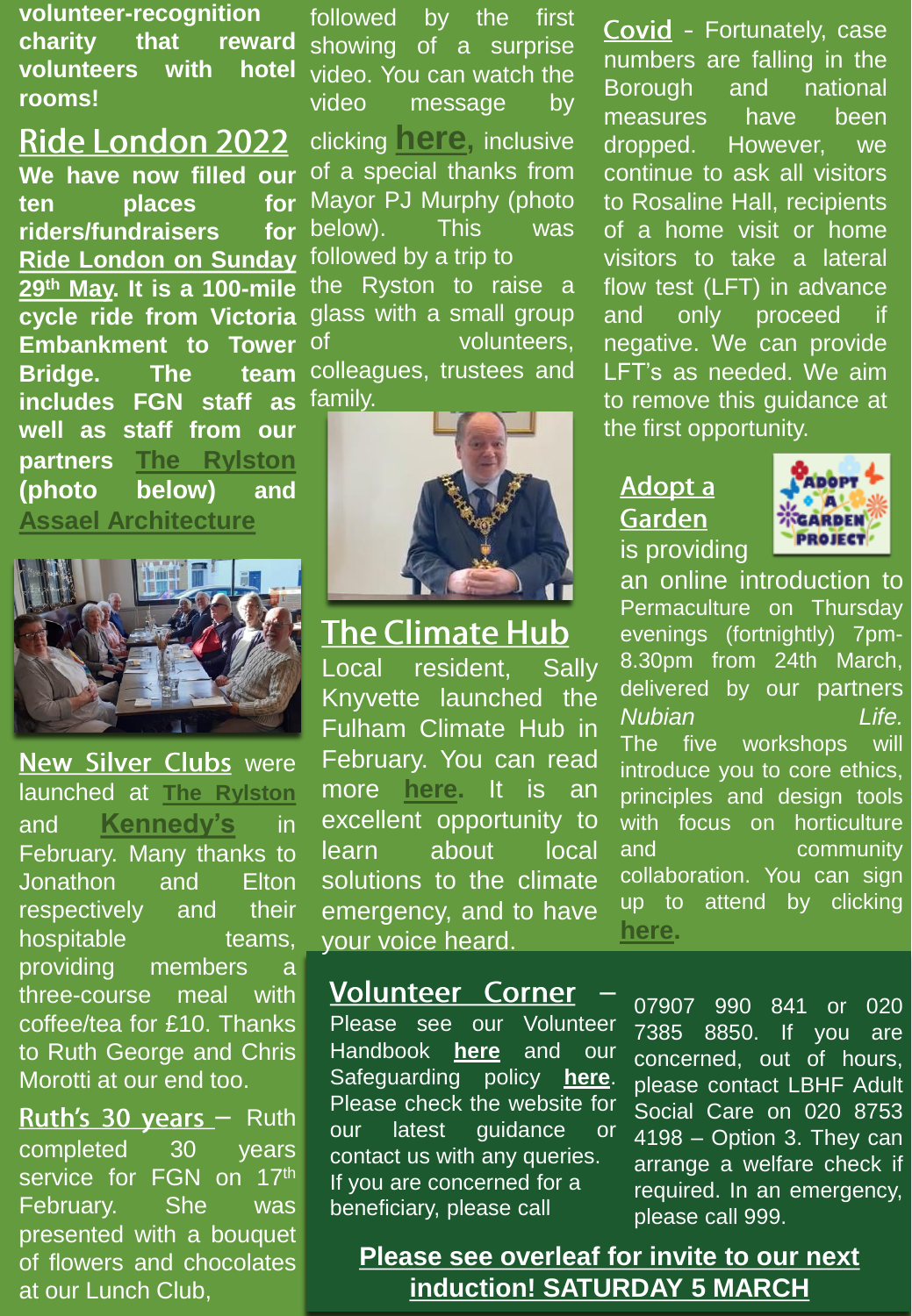

Are you unable to get to your local library because of illness, disability, frailty or caring responsibilities?

#### We can come to you!

#### We can deliver to your door:

● Books (Normal and Large Print) ● Audiobooks ● DVDs

Best of all - it's completely free!

If you live in Hammersmith and Fulham, and would like a visit, please get in touch, either by phone or email:

0208 753 3872 homelibraryservice@lbhf.gov.uk

# **Scams & Fraud**

**Barclays Bank** FRIDAY 4TH MARCH

> **2:00PM ON ZOOM**

Please email to book your place: info@kensingtonandchelseaforum.org.uk or call us on

020 3 719 4954



# Please join our **Volunteer Induction Training**

**Saturday, 5 March** 

11AM-12.30PM

The session will be on Zoom (with potential for limited seats at Rosaline Hall) and is open to all FGN volunteers who have not yet completed the training or those would like a refresher.

We will cover all aspects of volunteering with us, Safeguarding, discuss various roles and answer any questions.

It is also a wonderful opportunity to meet other volunteers!



H

Book your place now at: https://www.eventbrite.com/pre view?eid=252175532807/

or by emailing us at info@fulhamgoodneighbours.org